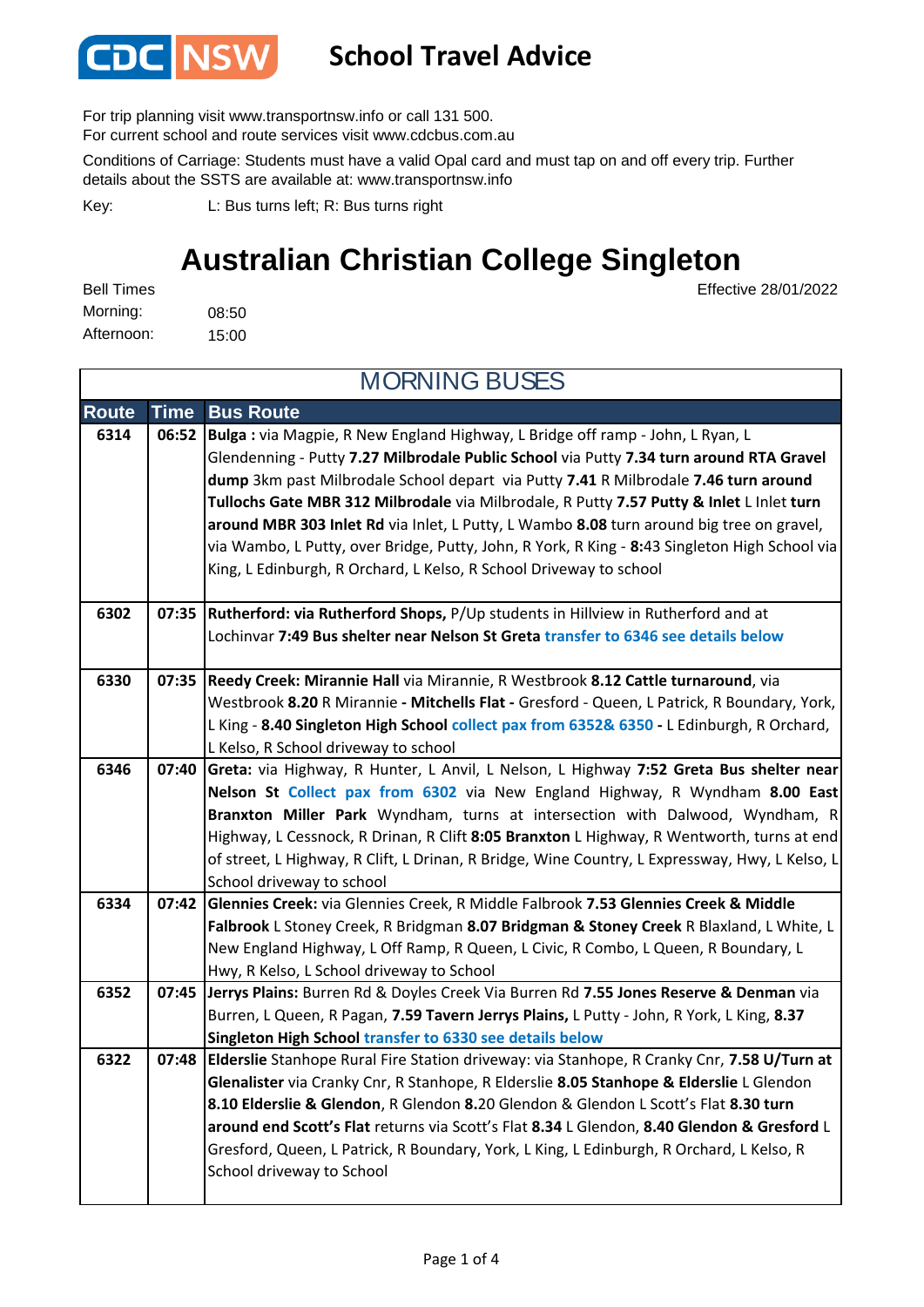### **School Travel Advice**

CDC NSW

| <b>Route</b> | <b>Time</b> | <b>Bus Route</b>                                                                                                                                                                                                                                                                                                                                                                                                                                                                                                                                                                                                                                                                                                                     |
|--------------|-------------|--------------------------------------------------------------------------------------------------------------------------------------------------------------------------------------------------------------------------------------------------------------------------------------------------------------------------------------------------------------------------------------------------------------------------------------------------------------------------------------------------------------------------------------------------------------------------------------------------------------------------------------------------------------------------------------------------------------------------------------|
| 6316         | 07:50       | Glendonbrook: (turnaround 1669) via Glendonbrook 8.00 Cranky & Glendonbrook via<br>Glendonbrook - Blind Creek, via Glendonbrook - Elderslie, turnaround MBR 1463 Elderslie<br>Rd, via Elderslie, 8.22 Gresford and Elderslie L Gresford - Queen, L Patrick, R Boundary,<br>York, L King - 8.39 Singleton High School transfer to 6330 see detail above                                                                                                                                                                                                                                                                                                                                                                               |
| 6350         | 07:50       | Wattle Ponds: Cnr Wattle Ponds & Pioneer 7:57 Wattle Ponds at Christies Continues along<br>Wattle Ponds, R Retreat 8:00 R Dyrring, R Pioneer, L Graham, R Casey 8:08 Casey and<br>Dominion Casey, L Woodside, R Dominion, L Casey, R Acacia, L Bridgman, L Highway, L Off<br>Ramp, R Queen, R Boundary, York transfer to 6330 see detail above                                                                                                                                                                                                                                                                                                                                                                                       |
| 6332         |             | 07:53 Mitchell Flat: (Gresford Road approx 100m past Sedgefield Creek) via Gresford, L<br>Robertson (clockwise) L Roberston, L Gresford, R Mitchell's Flat 8.12 turn around MBR 259<br>via Mitchell's Flat, L Gresford, L Roughit, R Glendon 8.20 Roughit & Glendon L Gresford -<br>Queen, L Patrick, R Boundary, York, L King, L Edinburgh, R Orchard, L Kelso, R School<br>driveway to School                                                                                                                                                                                                                                                                                                                                      |
| 6310         | 07:55       | Bowmans Creek : (3rd Cattle Grid in Scrumlo) via Scrumlo, Upper Hebden, R Hebden, L<br>New England Highway 8.15 New England Highway & Alpha, L Alpha, L McInerney, L<br>Dulwich, R Lethbridge, L Dawson, L Glennie, L Dulwich, R McInerney, L New England<br>Highway 8.25 Motel approaching McDougall's Hill R Parkview 8.30 turn around McDougall<br>& Parkview R New England Highway, L White, Blaxland - 8.35 Singleton Heights Public<br>School via Blaxland, R Bridgman, L New England Highway, R York, L King - 8.40 Singleton<br>High School via King, L Edinburgh, R Orchard, L Kelso, R School driveway to school                                                                                                           |
| 6344         |             | 08:00 Belford: via New England Highway from Bell Rd, L Standen - 8.05 New England Hwy &<br>Standen, (8.17) Kirkton School, L Bell, L New England Highway, R Old Hwy, R Pothana -<br>(8.31) turn around Pothana & old Highway via Pothana, L New England Highway, L<br>Hermitage, (8.33) turn around Information sign returns via Hermitage, L New England<br>Highway - (8.36) New England Hwy Nth of Bell, Highway to Singleton, L Kelso, L School<br>driveway to School.                                                                                                                                                                                                                                                            |
| 6312         | 08:05       | Whittingham: (Racecourse Lane & Kanoona Lane) via Racecourse, L Neotsfield across Hwy<br>Range L Minimbah 8.15 turn around at the end of Minimbah returns via Minimbah, L<br>Range, L Mitchell Line (Golden Hwy) L New England Highway 8.23 Mudies Creek Bridge L<br>Kelso L School driveway to School                                                                                                                                                                                                                                                                                                                                                                                                                               |
| 6338         | 08:10       | Wynyard Street & Rawcliffe Street : via Wynyard, L Church, R Barton, R Sussex, L Buchan,<br>R Loder, L Kelso, L Waterhouse, R Orchard, L Edinburgh, R King, L York, R Bathurst, R Pitt, L<br>New England Highway, L Bridgman, L Dunolly, R Darlington 8.22 R Simpson, R Grainger, R<br>Simpson, R New England Highway, L White, R James Cook, R Lawson, L Wentworth, R<br>White, R Blaxland, L Willcox, R O'Halloran, R Marshall, L Blaxland, L Bridgman, Express's to<br>Casey & Dominion via R Acacia, L Wilkinson, L Casey 8.46 Casey & Dominion L Woodside, R<br>Dominion, L Casey, R Acacia, L Bridgman, L New England Highway, L off ramp, R Queen, R<br>Boundary, L New England Highway, R Kelso, L School driveway to School |
| 6340         |             | 08:18 Hunterview : from Wilkinson & Acacia, Operates via Wilkinson, R Casey, R Wilkinson, L<br>Acacia, L Polo, L Benjamin, L Banksia, R Burbank, L Acacia, L Bridgman, L Highway, L<br>Cambridge, R Bishopgate, R Boundary, L Dangar 8:35 Dangar & Brisbane R Brisbane, L<br>Howe, L Boonal, R Dangar, R Carroll 8:40 Carrol and Springdale via Carroll, R Greenwood, R<br>Boonal 8:43 Boonal & Kennedy L Kennedy, L Highway, R Kelso, L School driveway to<br>school.                                                                                                                                                                                                                                                               |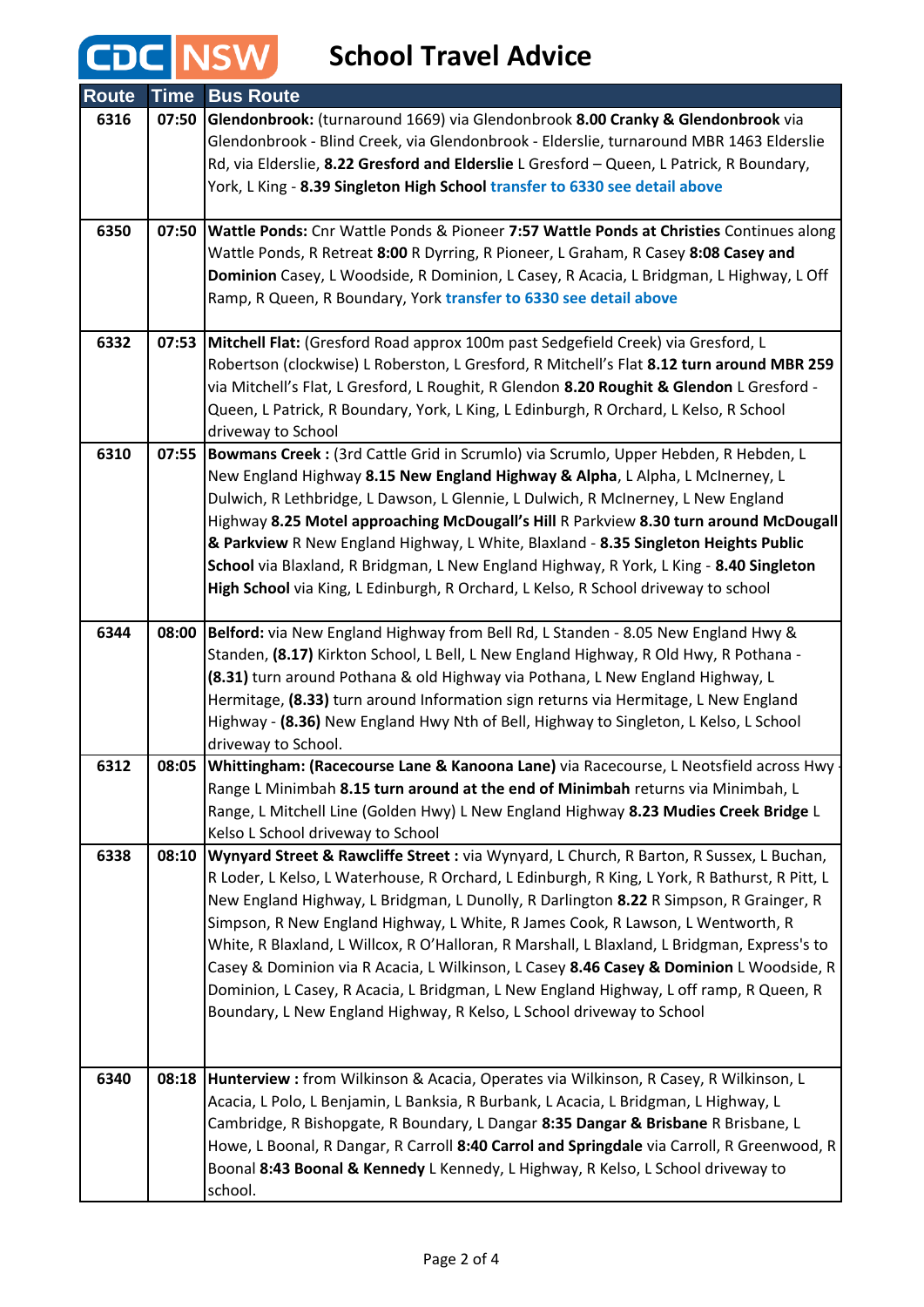# **CDC** NSW School Travel Advice

|      | <b>Route Time Bus Route</b>                                                                        |
|------|----------------------------------------------------------------------------------------------------|
| 6346 | 08:26 Bourke & William, via Bourke, L Elizabeth, L John, L William, R Bathurst, L Wynyard, L       |
|      | Rawcliffe, R Shaw, L Church, R Castlereagh, R Sussex, R Barton, L Church, L Andrew, Ada, L         |
|      | Bond, R Kelso, R School Driveway to school                                                         |
| 6326 | 08:35   White Ave Bus Shelter: via White, Blaxland, L Wakehurst, L Lachlan, L Gardner, R Robinson, |
|      | L Gardner, R Bridgeman, L Hwy, R Pitt, L King, Singleton High, via King, L Edinburgh, R            |
|      | Orchard, L Kelso, R school driveway to school                                                      |

| <b>AFTERNOON BUSES</b> |             |                                                                                                                                                                                                                                                                                                                                                                                                                                                                                                                                                                                                                                                                 |  |  |
|------------------------|-------------|-----------------------------------------------------------------------------------------------------------------------------------------------------------------------------------------------------------------------------------------------------------------------------------------------------------------------------------------------------------------------------------------------------------------------------------------------------------------------------------------------------------------------------------------------------------------------------------------------------------------------------------------------------------------|--|--|
| <b>Route</b>           | <b>Time</b> | <b>Bus Route</b>                                                                                                                                                                                                                                                                                                                                                                                                                                                                                                                                                                                                                                                |  |  |
| 6307                   | 15:15       | To Hunterview: via School Driveway, L Kelso, R Orchard, L Edinburgh, R King - King Street<br>Primary School King, Bourke, L Elizabeth - Singleton Primary School - R John, R Campbell, L<br>Hwy, R Bridgman, R Acacia, L Casey, R Dominion, L Woodside, R Casey (2 <sup>nd</sup> ) R Wilkinson, L<br>Acacia, L Polo, L Benjamin, L Banksia, R Burbank to Acacia.                                                                                                                                                                                                                                                                                                |  |  |
| 6303                   | 15:17       | To Singleton Heights: via L Kelso, R Orchard, L Edinburgh, R King - King Street Primary<br>School, R York, R Hwy, L Howe, R Carrol, R Greenwood, R Boonal, L Kennedy, R Hwy, L<br>Elizabeth - Singleton Primary School via Elizabeth, R John, R Campbell, L Highway, L<br>Bridgman, L Dunolly, R Darlington, R Simpson, R Grainger, R Simpson, R Highway, L White,<br>R James Cook, R Lawson, L Wentworth, R White, R Blaxland, L Wakehurst, L Cunningham, R<br>D'Arbon, L Henry, R Lachlan, L Gardner, R Nicholas Conoly, turns at turning area, via<br>Nicholas Conoley, L Gardner, L Robinson, L Gardner, R Wilcox, L O'Halloran, R Marshall, L<br>Blaxland. |  |  |
| 6333                   | 15:18       | To Reedy Creek: via School driveway, R Kelso, L New England Highway, L Elizabeth, L John,<br>L York, R King, U/Turn, via King, R York, Boundary, L Patrick, R Queen, Gresford, L Mirannie,<br>L Westbrook - Cattle turnaround, via Westbrook, L Mirannie to Mirannie Hall                                                                                                                                                                                                                                                                                                                                                                                       |  |  |
| 6301                   | 15:20       | To Mitchells Flat: via School driveway, R Kelso, L Highway, L York, L King - Singleton High<br>School, U-turn via King, Bourke, L Elizabeth, R John, R Queen, Gresford, , L Robertson<br>(clockwise) L Roberston, L Gresford, R Mitchell Flat, turnaround MBR 259, returns via<br>Mitchell's Flat, L Gresford, L Roughit, R Glendon.                                                                                                                                                                                                                                                                                                                            |  |  |
| 6335                   | 15:20       | L Kelso, L Bond, R Andrews, L Rose, R View, R Church, L Wynard, R Bathurst, Pitt, R Sussex,<br>L York, R King, u-turn in turning area return via King, L Bourke, L Elizabeth, R John, Queen, L<br>Civic, Linto carpark (Colleen Gale Centre), return via R Civic, L Queen, R Cambridge, L<br>Broughton, R Boundary, L Hwy, L Kennedy, R Boonal, L Greenwood, L Carroll, L Dangar, L<br>Boonal, R Howe, R Brisbane, L Dangar, L Boundary, York, R King- Singleton High School U-<br>turn King, R Pitt, L Highway, R Bridgman, L Blaxland, R Deans, L Cunningham, L Wakehurst,<br>L Mitchell, R Blaxland, White                                                   |  |  |
| 6339                   | 15:28       | To Bowmans Creek: via School driveway, R Kelso, L New England Hwy, L Elizabeth, R John,<br>Queen, R Boundary, York, L King - Singleton High School, via turnaround, returns via King,<br>R Pitt, L New England Highway, L Bridgeman, L Dunolly, R Darlington, R Simpson, R<br>Graigner, R Simpson, L Hwy, L Parkview, turn around at the end of Parkview, L New<br>England Highway, R McInerney, L Dulwich, R Lethbridge, L Dawson, L Glennie, L Dulwich, R<br>McInerney, R New England Highway - Ravensworth - R Hebden, L Upper Hebden, R<br>Scrumlo to 3rd cattle grid                                                                                       |  |  |